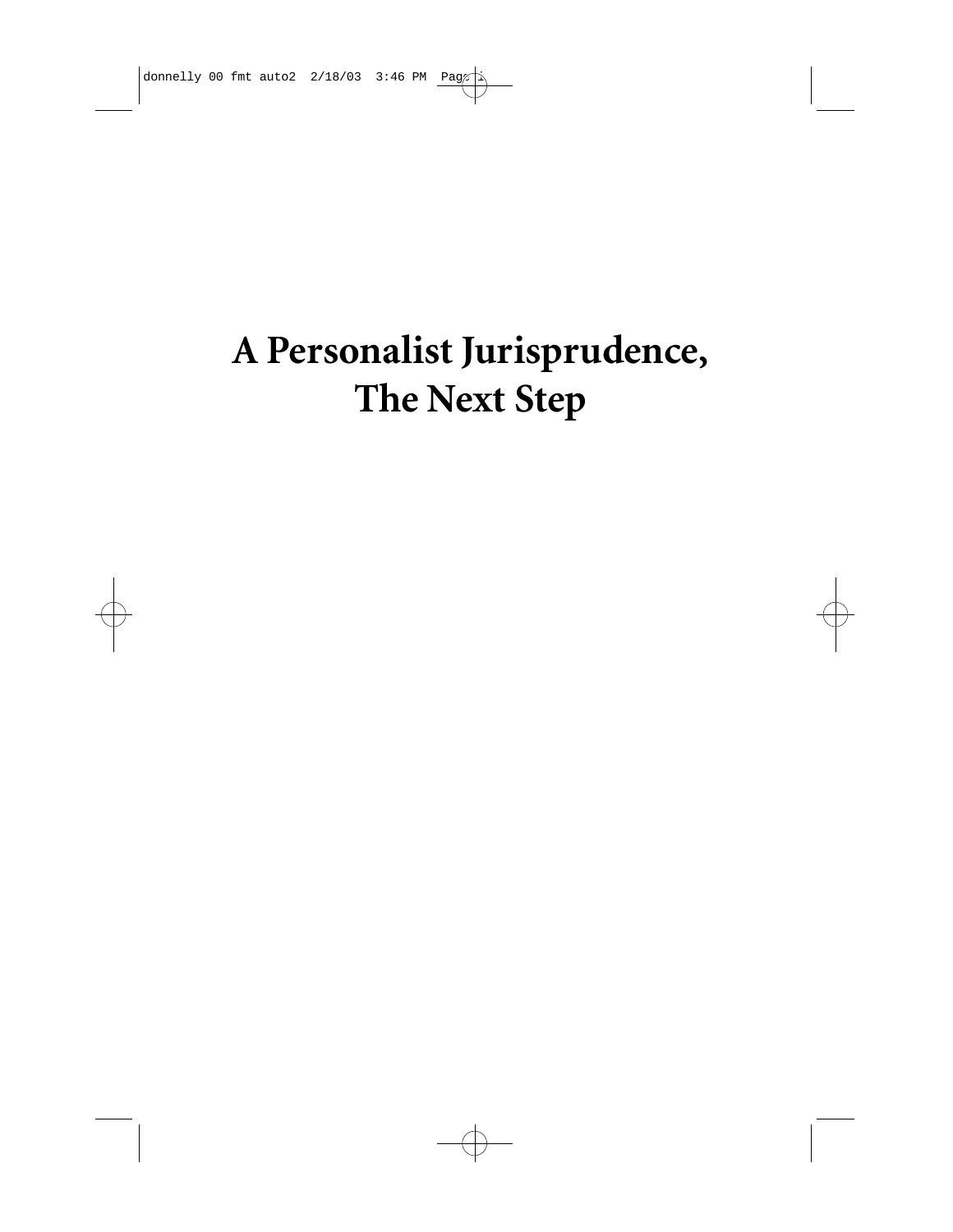donnelly 00 fmt auto2  $2/18/03$  3:46 PM  $\frac{Page}{}\$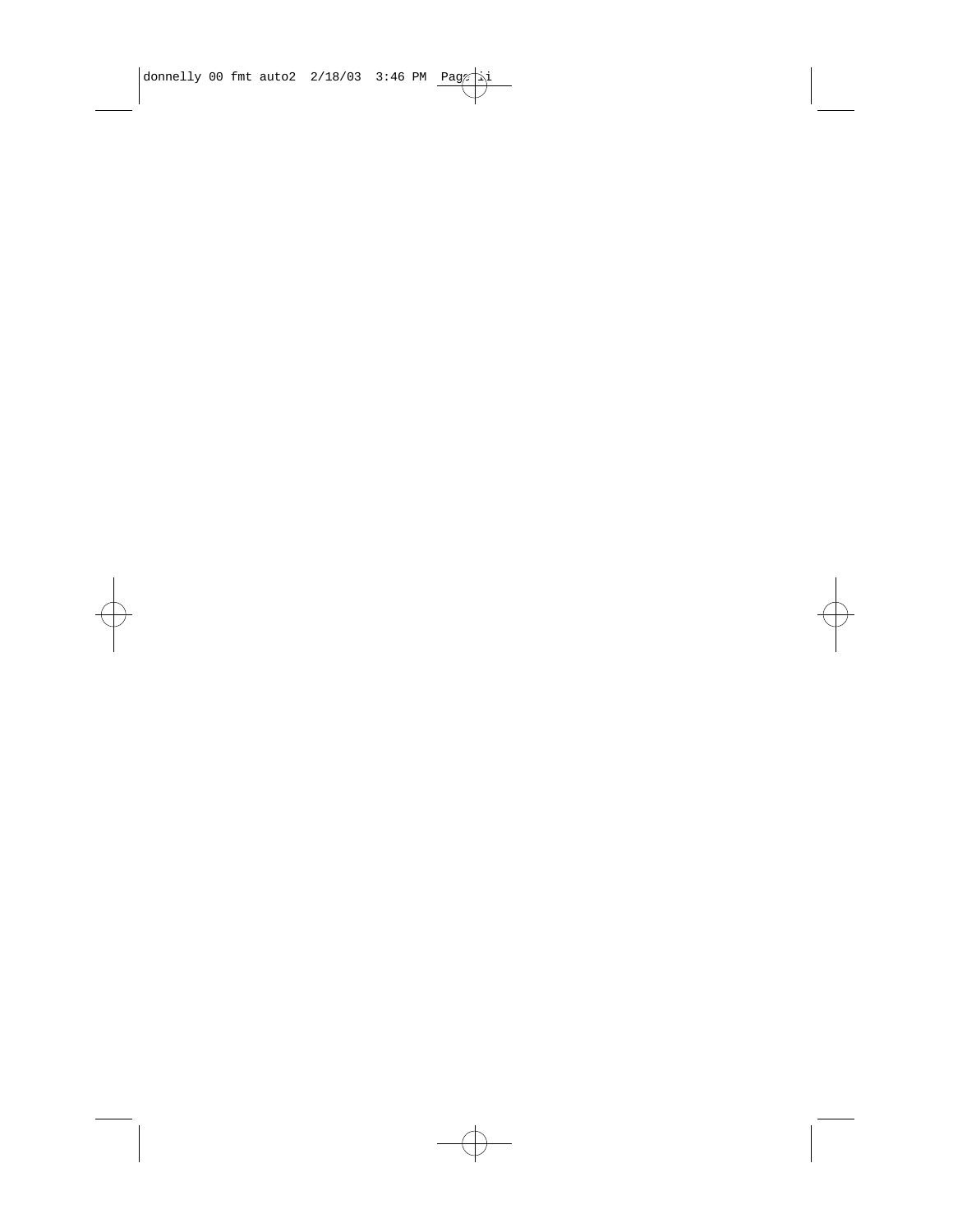# **A Personalist Jurisprudence, The Next Step**

*A Person-Centered Philosophy of Law for the Twenty-First Century*

**Samuel J.M. Donnelly**

**Foreword by**

**Hon. Joseph R. Biden, Jr. United States Senator from Delaware**

> Carolina Academic Press Durham, North Carolina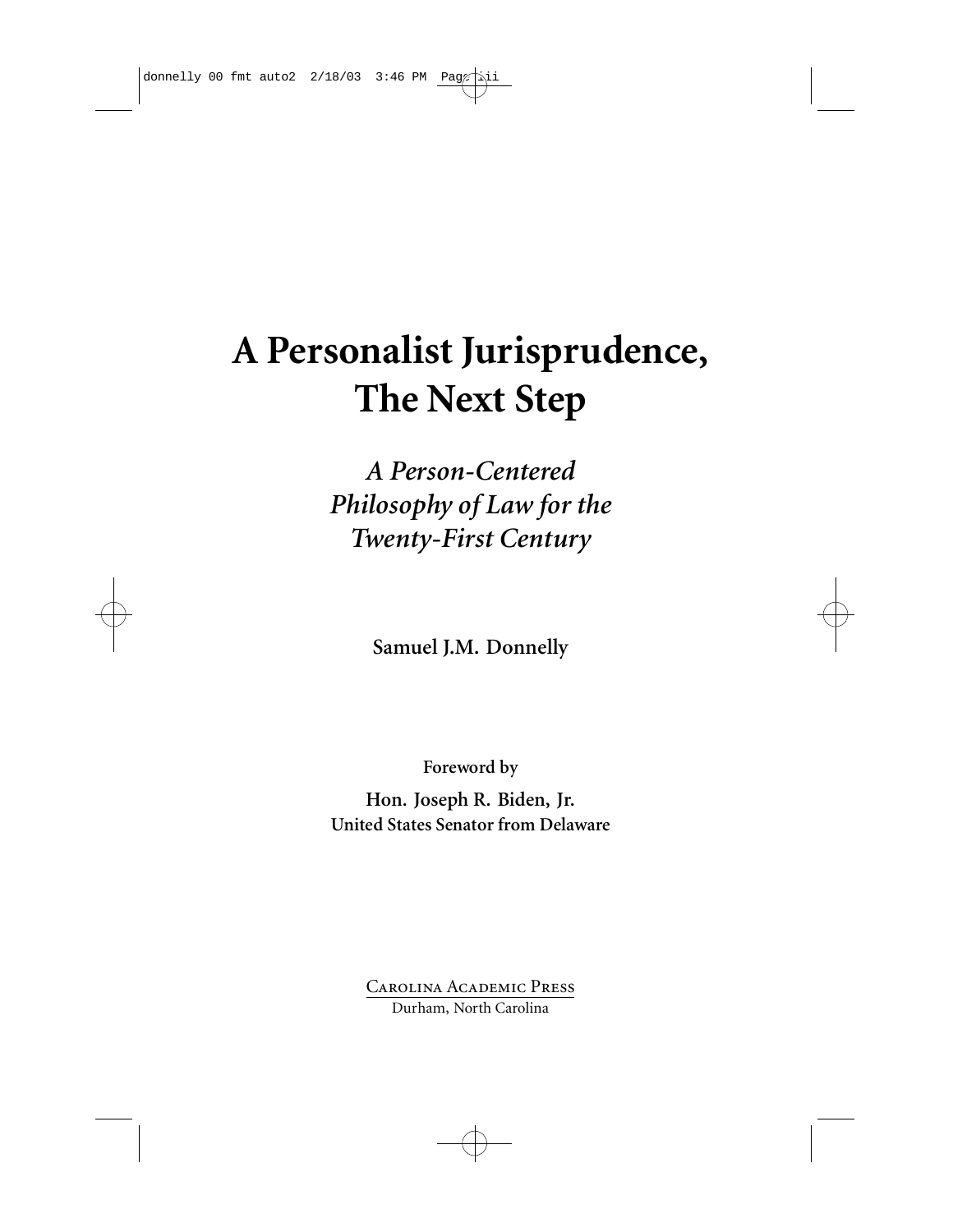Copyright © 2003 Samuel J.M. Donnelly All Rights Reserved

ISBN 0-89089-156-7 LCCN 2002117308

Carolina Academic Press 700 Kent Street Durham, NC 27701 Telephone (919) 489-7486 Fax (919) 493-5668 www.cap-press.com

Printed in the United States of America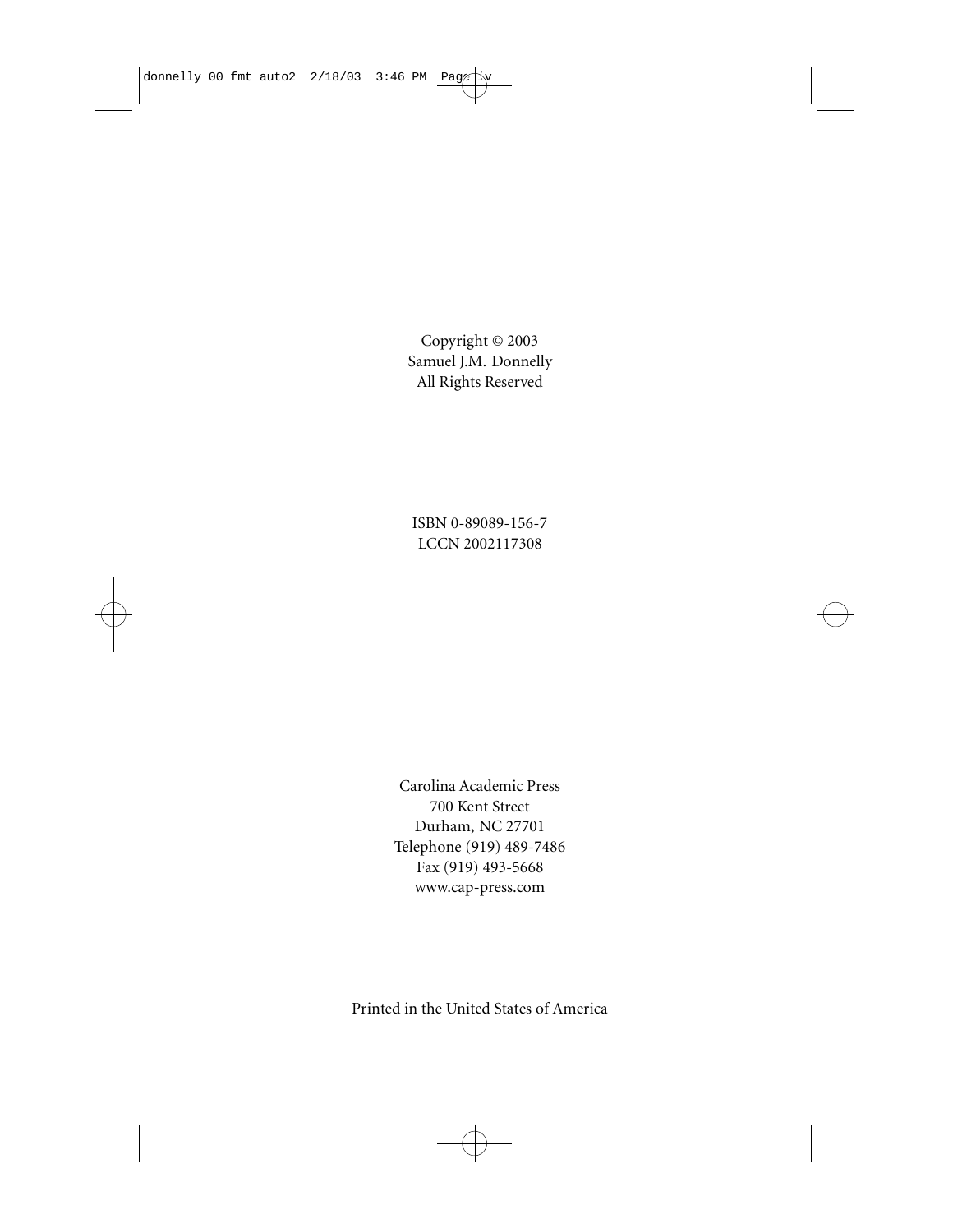To Mary Ann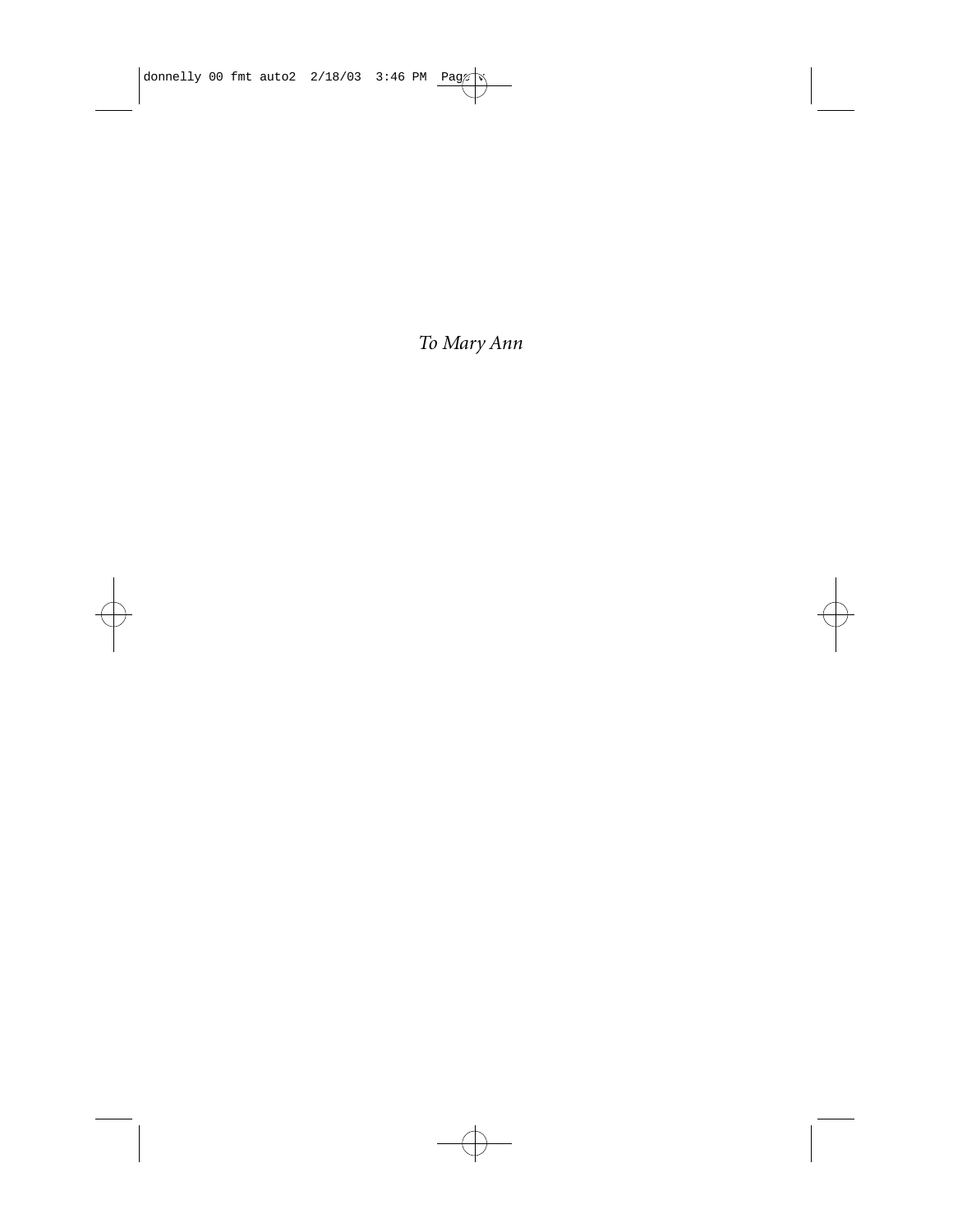donnelly 00 fmt auto2  $2/18/03$  3:46 PM Page vi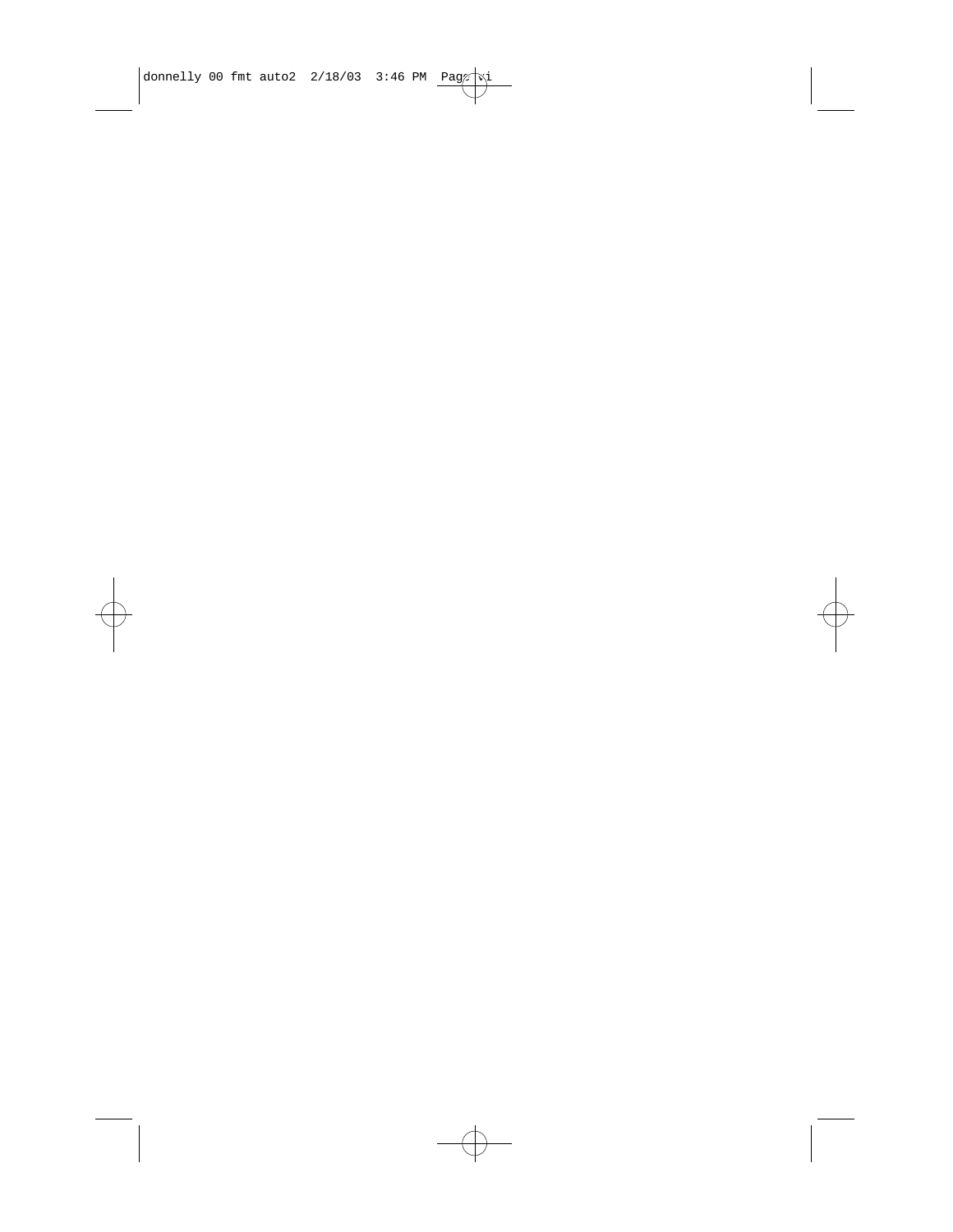# *Contents*

| Foreword                                 | ΧI |
|------------------------------------------|----|
| Acknowledgments                          | XV |
| Chapter I Introduction                   | 3  |
|                                          |    |
| 1. A Person Centered Jurisprudence       | 3  |
| 2. The Personalist Judge                 | 5  |
| 3. Intellectual Method                   | 10 |
| 4. The Uses of Rights                    | 13 |
| 5. The Personalist Agenda                | 14 |
| 6. An Interpretation of Law              | 16 |
| 7. Central Ideas and Themes              | 18 |
| a. Rights                                | 18 |
| b. The Common Good                       | 19 |
| c. Method                                | 21 |
| d. Legitimacy                            | 21 |
| e. Interpretation                        | 23 |
| The Common Law Tradition<br>Chapter II   | 25 |
| 1. Introduction                          | 25 |
| 2. The Great Quarrel over Method         | 28 |
| 3. Critique and Reconstruction of Method | 34 |
| 4. The Common Law                        | 41 |
| 5. Legislation                           | 50 |
| 6. A Central Role for Dispute Settlement | 60 |
| 7. Legitimacy                            | 65 |
| a. The Meaning of Legitimacy             | 65 |
| b. The Legitimacy of Personalist Method  | 68 |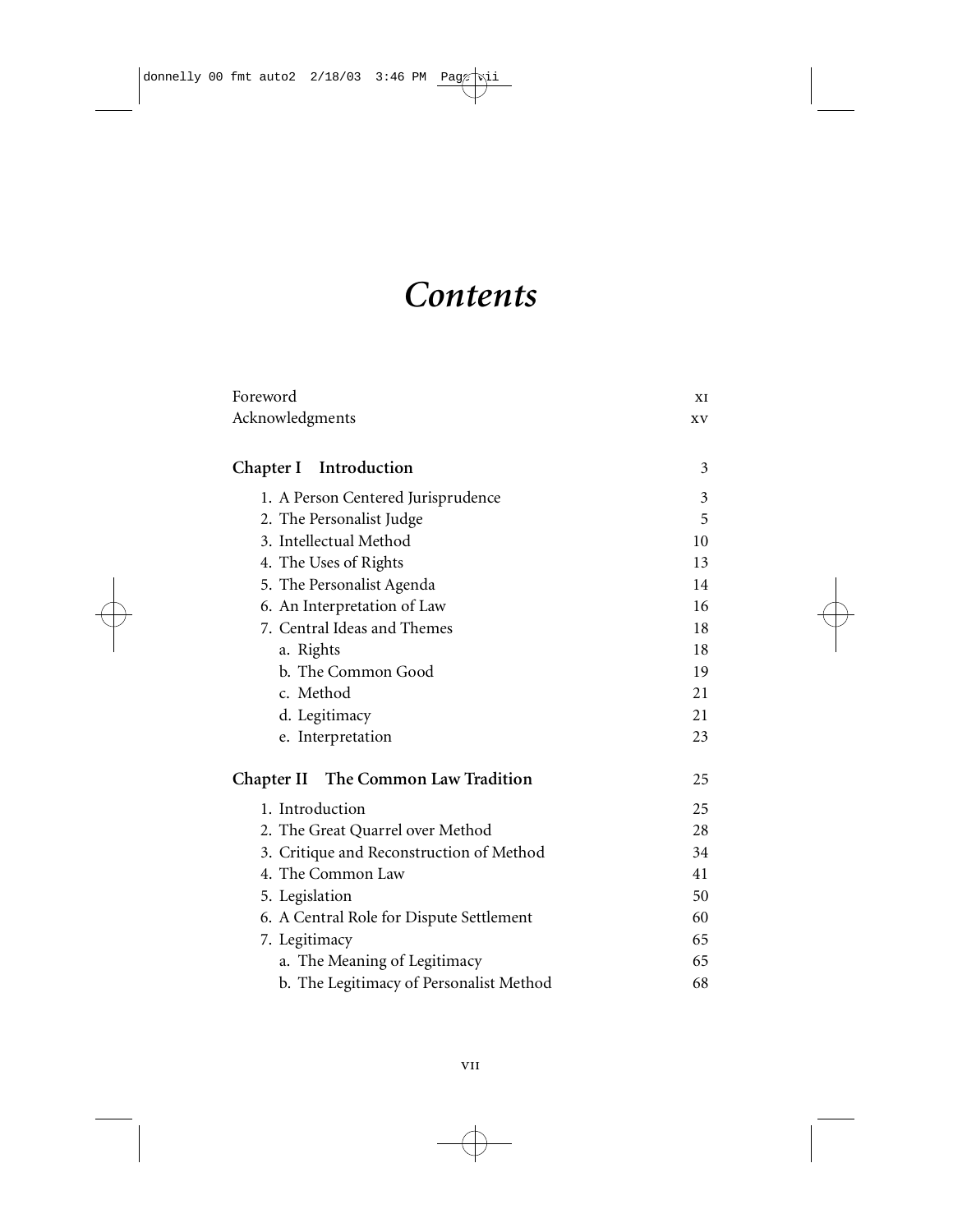### $viii$   $\cdot$  Contents

| Chapter III Personalist Theory                      | 71  |
|-----------------------------------------------------|-----|
| 1. Introduction                                     | 71  |
| 2. Action                                           | 74  |
| 3. The Quarrel over Method: A Role for the Person   | 78  |
| 4. Horizons                                         | 83  |
| 5. Principles                                       | 87  |
| 6. Insight                                          | 91  |
| 7. Critique of Method                               | 94  |
| 8. The Common Good                                  | 99  |
| 9. Horizons and Conversation in a Pluralist Society | 103 |
| 10. Rights                                          | 107 |
| 11. Conclusion                                      | 111 |
| Chapter IV Constitutional Interpretation            | 115 |
| 1. Introduction                                     | 115 |
| 2. Interpreting a Written Document                  | 120 |
| 3. Method                                           | 122 |
| 4. A Deliberating Society                           | 123 |
| 5. Rights Theory and Constitutional Interpretation  | 130 |
| 6. Conversing with Tradition: Legal Classicism      | 137 |
| 7. Deciding Brown                                   | 144 |
| 8. The Great Quarrel over Method                    | 153 |
| a. Conservative Theories                            | 153 |
| b. Some Liberal Theories                            | 161 |
| c. Other Liberal Theories                           | 165 |
| 9. Principles, Pluralism and Conversation           | 169 |
| 10. Unenumerated Rights-Substantive Due Process     | 171 |
| 11. Interpreting the Eighth Amendment               | 188 |
| 12. Conclusion                                      | 195 |
| Chapter V Justification, Legitimacy and             |     |
| Moral Judgment                                      | 197 |
| 1. Introduction                                     | 197 |
| 2. Justification                                    | 199 |
| 3. Human Rights                                     | 210 |
| 4. The Common Good                                  | 221 |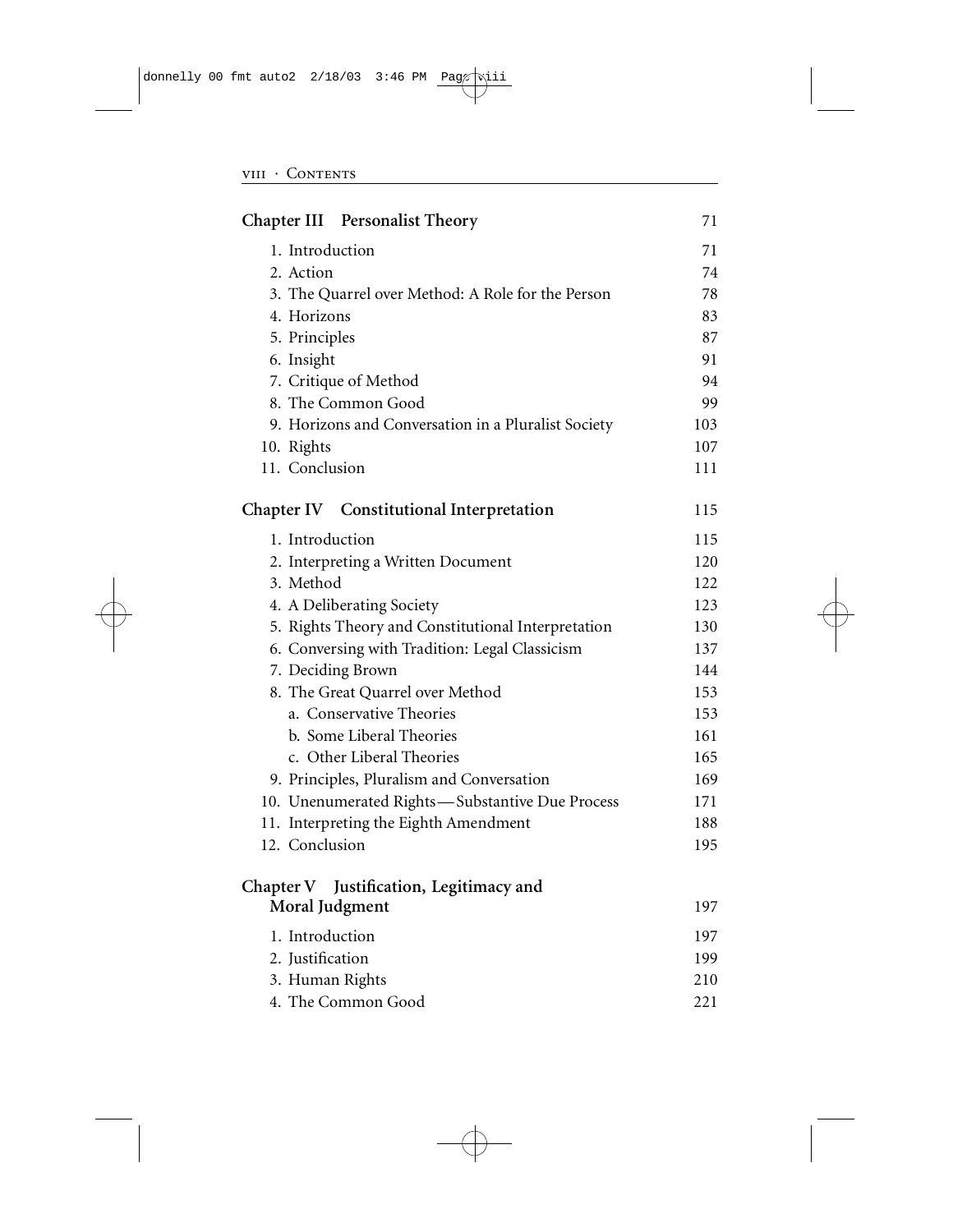|                                                                                                    | $CONTENTS \tcdot IX$ |
|----------------------------------------------------------------------------------------------------|----------------------|
| 5. Method                                                                                          | 227                  |
| 6. Moral Judgment                                                                                  | 233                  |
| 7. Legitimacy                                                                                      | 239                  |
| 8. Authority, Legitimacy and the Use of Force                                                      | 244                  |
| The Language and Uses of Rights:<br>Chapter VI<br>Relating the Multiple Players in the Game of Law |                      |
| across Horizons                                                                                    | 247                  |
| 1. Introduction                                                                                    | 247                  |
| 2. Interpretation                                                                                  | 249                  |
| 3. Contrasting Visions                                                                             | 251                  |
| 4. The Language and Uses of Rights                                                                 | 254                  |
| a. Rights as Remedies, the Predictive View of Law                                                  | 254                  |
| b. Rights as Conclusions in a Legal System                                                         | 255                  |
| c. Rights as Reasons; Rights as Trumps                                                             | 255                  |
| d. Rights as Goals; Rights as Means                                                                | 257                  |
| e. Rights as Resources                                                                             | 258                  |
| f. Anti-Rights Rhetoric and the Use of Rights                                                      | 259                  |
| g. Analyzing Horizons and Points of View:                                                          |                      |
| Understanding the Various Uses of Rights                                                           | 260                  |
| 5. Obligation                                                                                      | 263                  |
| 6. The Task of the Law Reform Litigator                                                            | 267                  |
| 7. Conversation: Communication across Horizons                                                     | 270                  |
| 8. Conclusion                                                                                      | 272                  |
| Chapter VII The Personalist Agenda                                                                 | 273                  |
| 1. Introduction                                                                                    | 273                  |
| 2. Conversation; Continued Development of Theory                                                   | 276                  |
| a. Have a Conversation with This Book                                                              | 276                  |
| b. Method; Construction and Reconstruction                                                         | 277                  |
| c. The Personalist Interpretation of American Law:                                                 |                      |
| A Perennial Philosophy of Law                                                                      | 278                  |
| d. The Personalist Scholar                                                                         | 279                  |
| 3. The Role of the Practicing Attorney                                                             | 280                  |
| 4. Law Reform                                                                                      | 283                  |
| 5. Social Science and Law                                                                          | 289                  |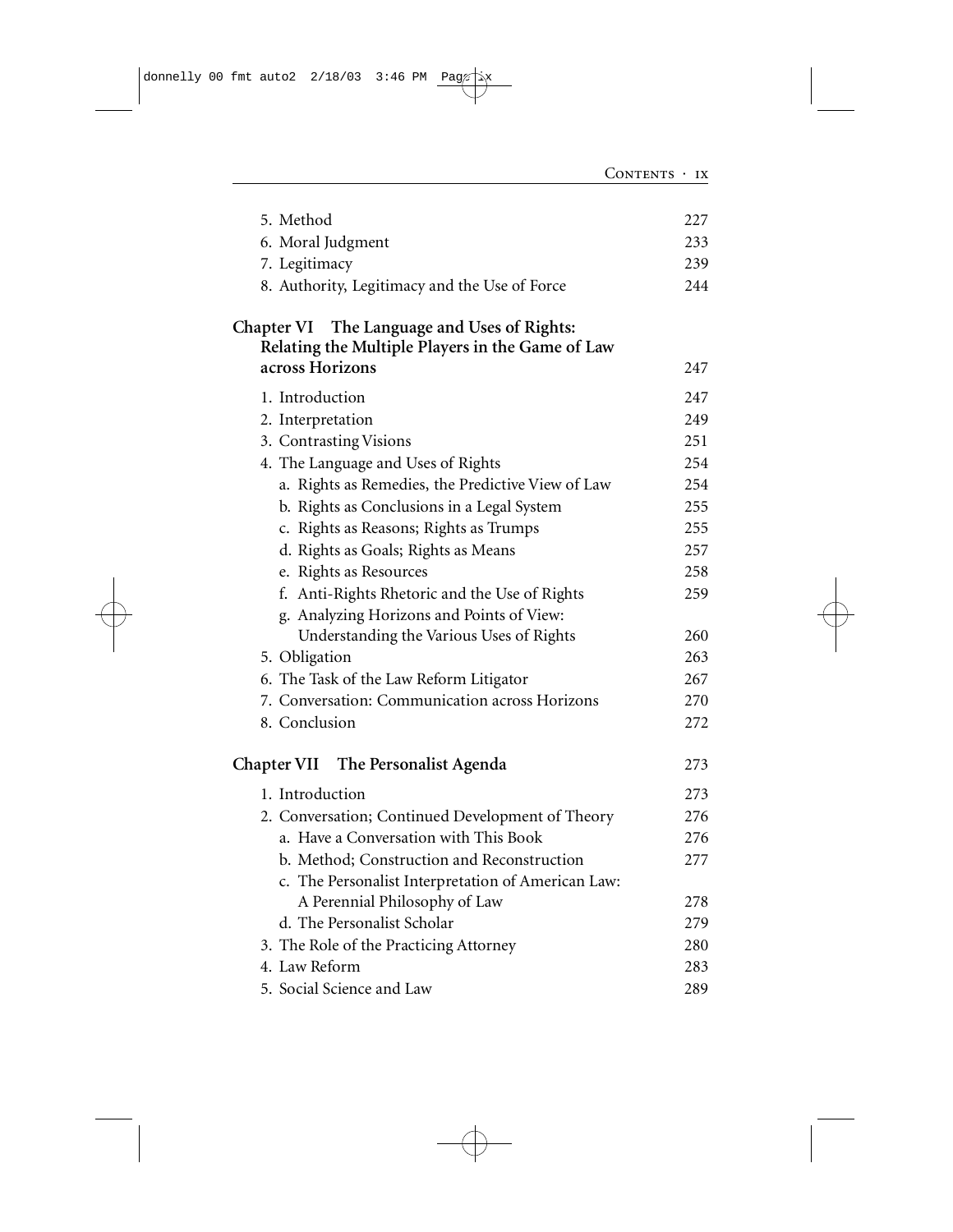### $x \cdot$  Contents

| 6. Personalist Theory and Reform of Particular |     |
|------------------------------------------------|-----|
| Legal Fields                                   | 293 |
| 7. Rethinking Criminal Justice                 | 294 |
| 8. Conclusion                                  | 306 |
|                                                |     |
| Concluding Postscript                          | 307 |
| Index                                          | 311 |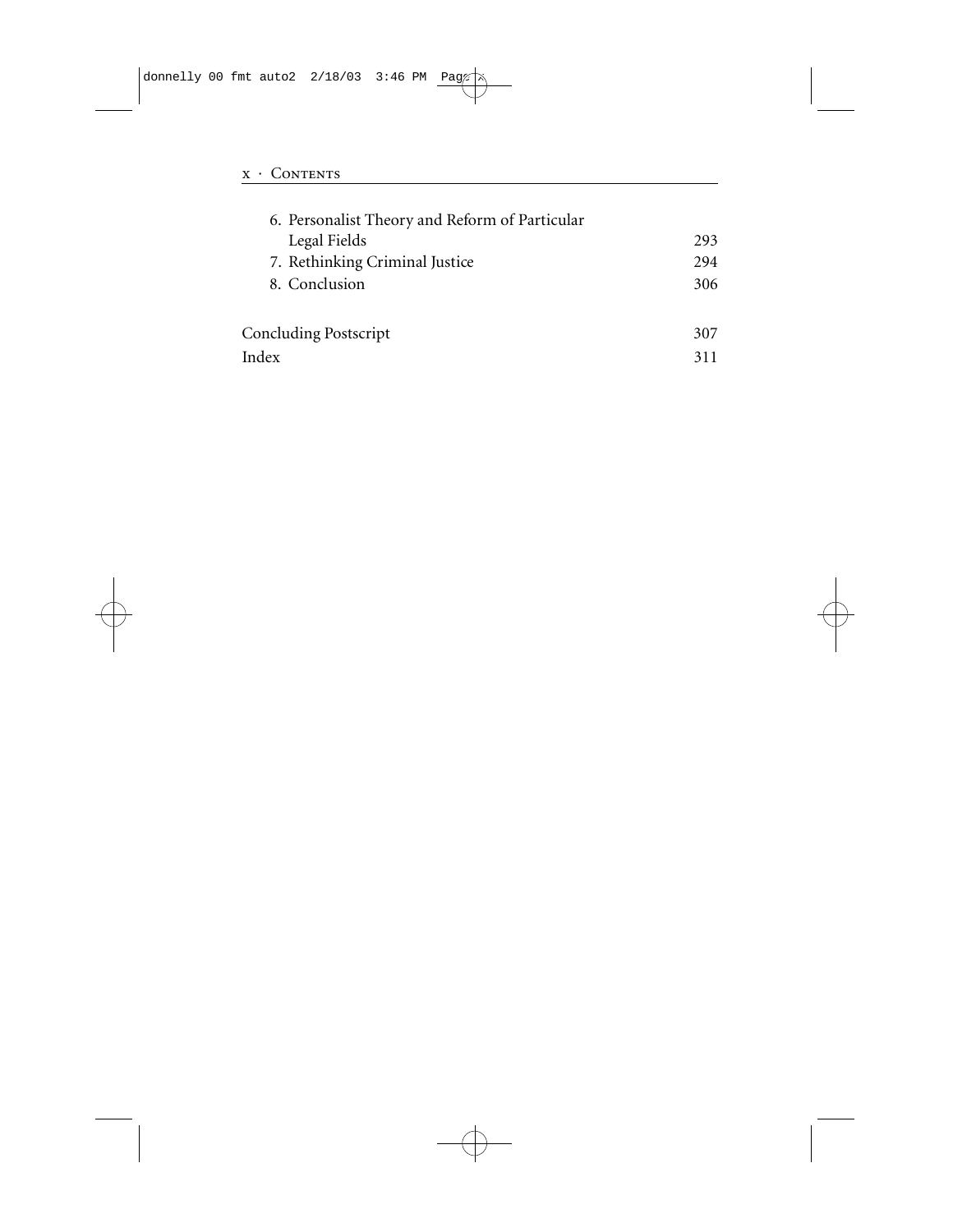## *Foreword*

#### **Senator Joseph R. Biden, Jr.**

Oliver Wendell Holmes, Jr. famously remarked that the life of the law is not logic, but experience. After close to forty years as a law professor and practitioner, Sam Donnelly knows this to be true. The central theme of his book is that the law is primarily about persons and their relations, a theory which he labels "personalism." Under this "person-centered" interpretation, he offers not simply another definition of "the law," but expounds a vision of the law as an activity engaged in by a variety of players, including judges, advocates, scholars and the general public. I am attracted to Donnelly's thesis on many levels, but perhaps most because I believe that it has the power to enhance the legitimacy of law. Why? Because it is grounded in respect and concern for each and all persons and is continually open to the needs, interests and circumstances of all members of a democratic society. Without a strong and abiding respect to the law and its institutions, no democracy can thrive and survive.

Donnelly offers two insights that caught my attention. First, he argues convincingly that the central achievement of twentieth century jurisprudence was the gradual recovery "of a role for the person." By this Donnelly means recognition of the great American ideal that each person is worthwhile and entitled to government protection of our lives, liberties and property. Second, he maintains that recent schools of constitutional interpretation — whether conservative or liberal— both often avoid the robust debate and difficult interpretative work needed to best unpack Constitutional concepts.

"Personalism" offers an interpretation of and reflections on American law. At its core, Donnelly argues, personalist theory maintains that respect for the human dignity of each person, as well as protection of the common good, is the core American insight which has emerged (albeit episodically) over two centuries. Hence, the personalist judge offers a theory of our Constitution as an ongoing action designed to promote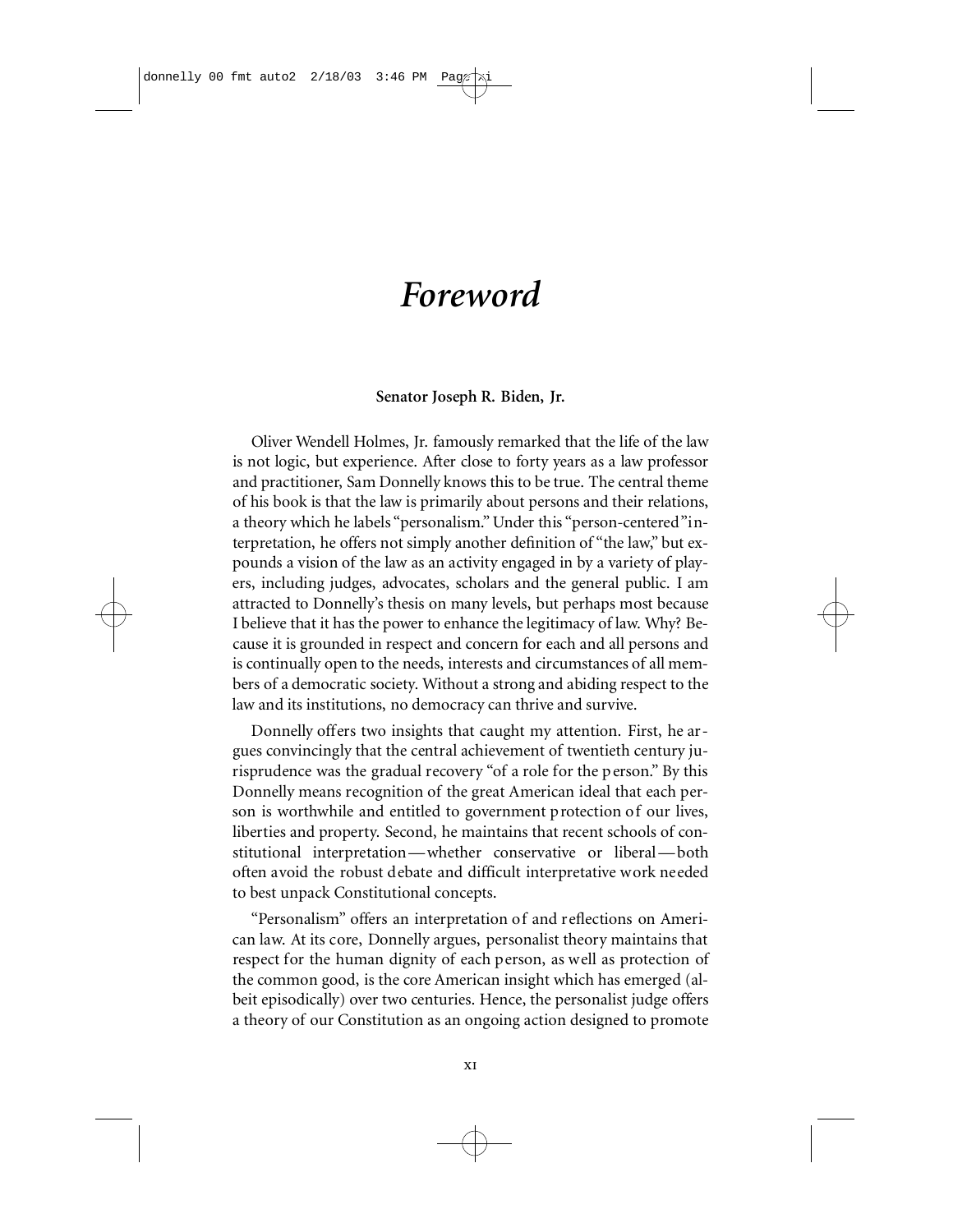#### xii · Foreword

that ideal. While a personalist judge would prefer to ground his rulings in constitutional concepts, this judge recognizes that in some cases he may be handicapped by the law's "limited vision" of some great national dispute. Personalist theory accepts such limitations, recognizing that the articulable principles that undergird landmark rulings may only be apparent in hindsight.

Donnelly points to the Warren Court's landmark ruling in Brown v. Board of Education of Topeka, Kansas as such an example. He applauds the Court's use of "means-end reasoning" to achieve our national ideals in public education. In so doing, the Court took giant steps to restore "a role for the person" in American jurisprudence. The central theme of Chief Justice Earl Warren's opinion was that the law evolves and should change to keep pace with significant cultural and sociological developments. While legal scholars have tried to read back into Warren's opinion a discussion of deliberation on the concept of equality or equal protection, Donnelly is willing to concede that the Brown decision is devoid of any principled analysis (in the Wechslerian sense) in support of the Court's position. Yet, far from concluding that Brown's reasoning is morally and in tellectually bankrupt, Donnelly maintains that it is Warren's personalistoriented approach which gives it its unsurpassed moral force. "Indeed, the re sult in Brown could be supported by ultimate legitimacy, that is, by reasons that have the possibility of being acceptable to all persons at all times because they are based on respect and concern for each person."

In his most provocative and original of insights, Donnelly takes both conservatives and liberals to task over their respective views of constitutional interpretation. Conservative thinkers want to preserve in stone the founding generation's supposed interpretation of the drafters' deliberately written general provisions. In contrast, liberal thinkers often want to advance political goals by arguing for decisions supported by their favored narrow principles. Ironically, both methods evidence a "refusal to deliberate" on the moral concepts contained within the Constitution, to discuss competing reasons or consider competing interests. Donnelly describes "the great quarrel over method" as becoming "particularly acrimonious" when these opposing constitutional camps discuss constitutional interpretation. Having served as Chairman of the Senate Judiciary Committee and chaired six Supreme Court nomination hearings, I can assure the reader that such debates over constitutional interpretation are, to say the least, heated.

Donnelly cites Judge Robert Bork's jurisprudence as an example of a conservative judicial philosophy that rejects the personalist approach.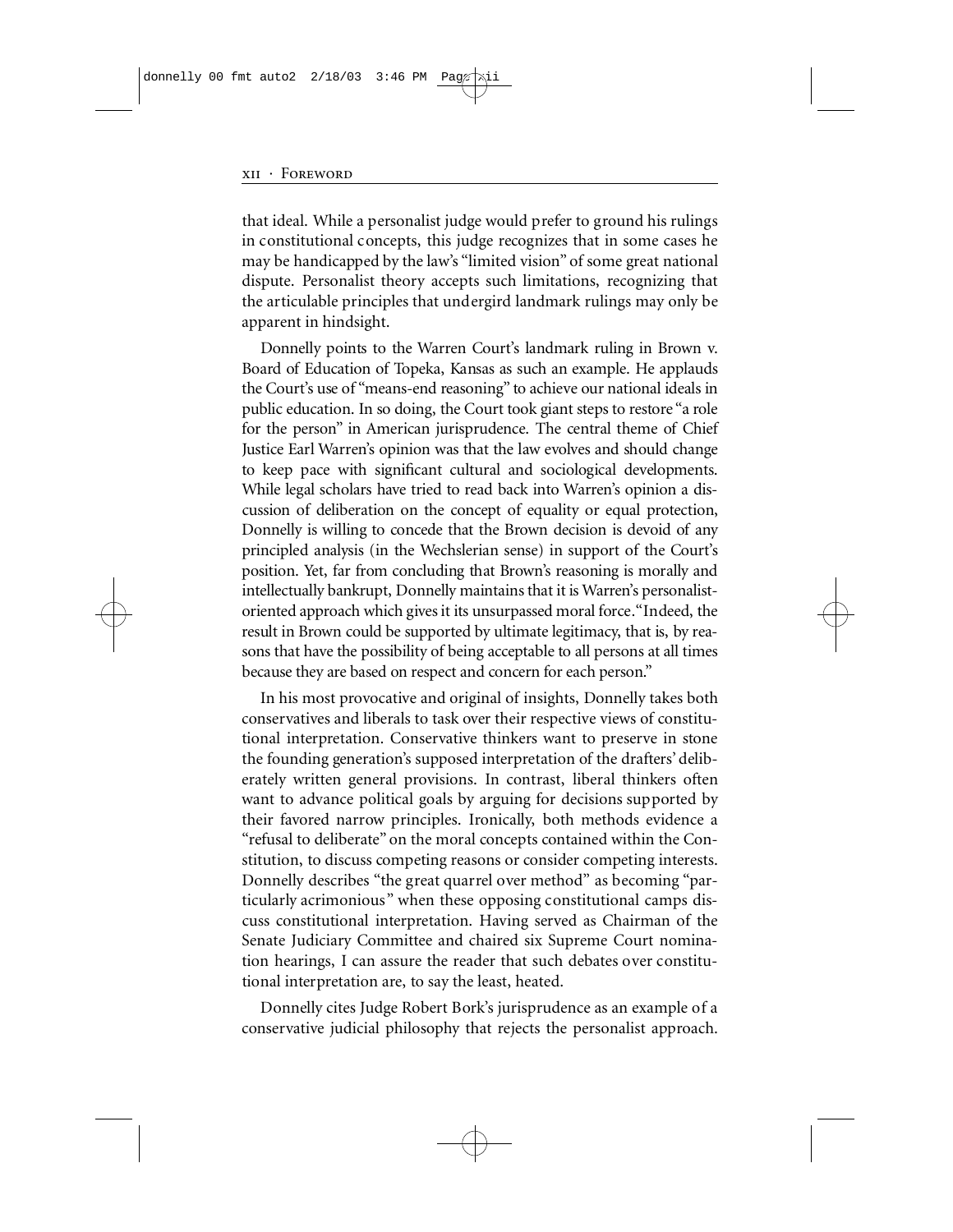Bork's emphasis on "established constitutional values" permits him to oppose the recognition of new unenumerated rights, whether by development of the due process or equal protection clauses or under the Ninth Amendment. For example, in considering the Fourteenth Amendment, Bork seeks to uncover "the values held by the generation which adopted the Fourteenth Amendment." Thus, for example, Bork opposes Shelley v. Kraemer because he does not believe that its finding of state action in the enforcement of a racially-restrictive covenant can be supported by a principle that will be neutrally applied in all situations. Rather, Bork attempts, in his own words, to "develop the values of the Constitution's drafters in a principled way" by limiting his analysis to what he thinks the founder's intended, even where the textual language supports a more expansive reading. In doing so, however, Donnelly argues that Bork avoids the hard and controversial work of deliberating on and explaining the great moral concepts in the Constitution.

Lest the reader think that Donnelly just likes to pick on conservatives, he next turns his critical analysis to liberal scholars who do the same thing in different analytical garb. For example, he criticizes Professor John Hart Ely for his "ingenious attempt to justify the work of the Warren Court," which "while offering a theory of judicial restraint, is an example of a liberal theory which produces liberally desirable political results while purporting to restrain judicial activism." Likewise, he questions Professor Laurence Tribe's model of an "aspirational penumbra" of uncertain constitutional dimensions. Donnelly maintains that Tribe's paradigm, like Ely's, allows him to avoid deliberation of contested constitutional concepts and instead to offer "a formula for judicial restraint which supports results admired by liberal activists."

Having rejected what he considers the extremes of right and left, Donnelly endorses the approach of a "personalist judge" who uses means-end reasoning to promote constitutional goals and to enhance protected primary social goods. He cites Justice William Brennan's opinion in New York Times v. Sullivan as a good model for a personalist judge. There, Brennan modified the common law of libel by holding that a public official suing a newspaper for libel must show malice in addition to the elements of the common law action. This holding balanced the interests of Commissioner Sullivan and other public officials in their reputations against the freedom of the press of The New York Times and the black ministers who published the allegedly libelous advertisement. According to Donnelly, this is an example of a personalist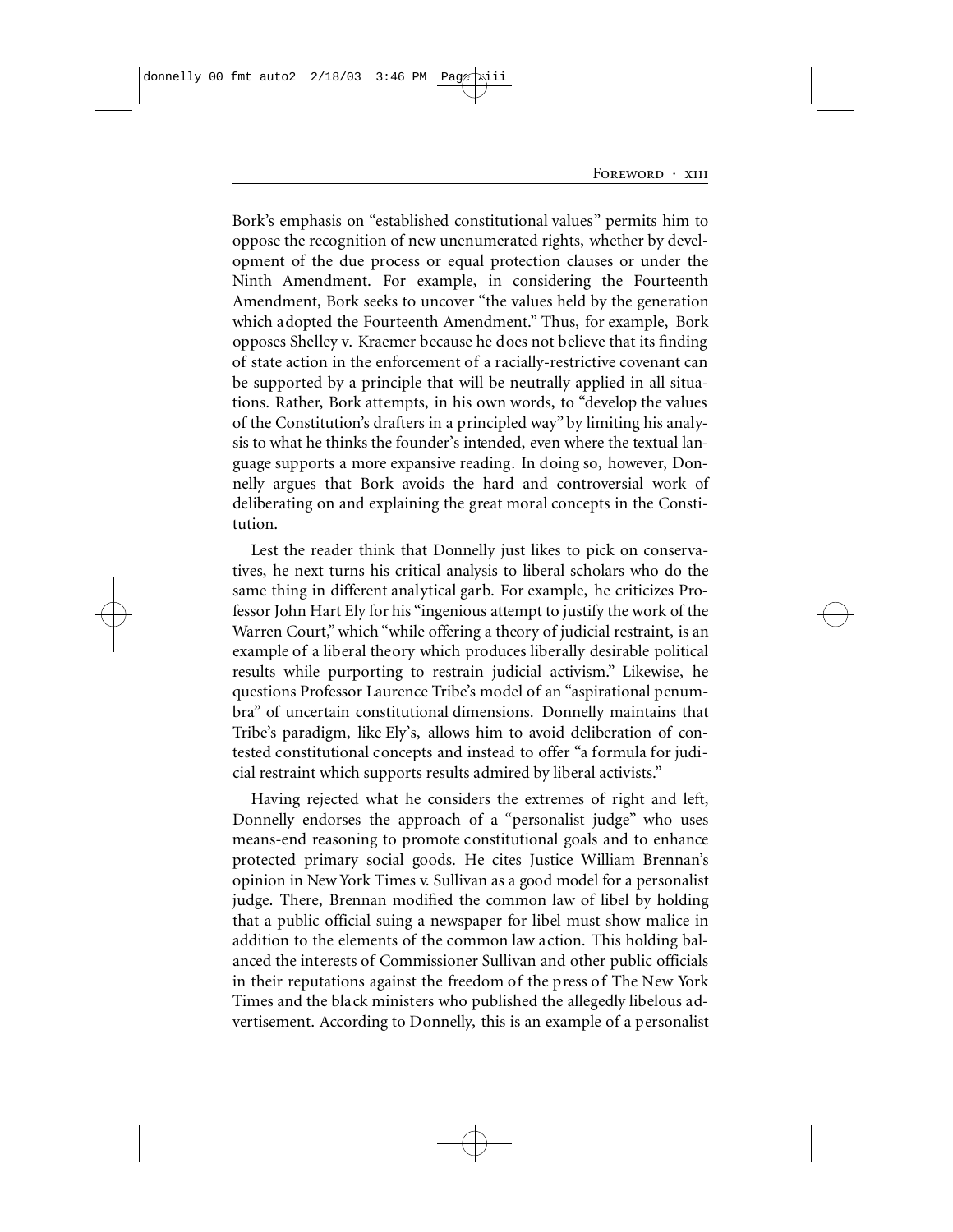#### xiv · Foreword

judge at his best, forcefully pressing a "sparkling vision of concern for the human dignity of each person."

After almost thirty years in the United States Senate, I have been called on to consider the nomination for each of our nine Supreme Court Justices, as well as chair numerous Supreme Court nomination hearings. Virtually every nomination has witnessed a "quarrel over method," to use Donnelly's phrase —a robust debate over the judicial philosophy of the nominee. I think Donnelly's work may well be an invaluable guide in considering what counts most in a Supreme Court justice; nominees who fall into the "personalist camp", and evidence, in his words, "a theory of our Constitution and a method for interpretation which will be in accord with his commitment to afford all persons deep respect and concern and try to understand persons, their needs and their horizons."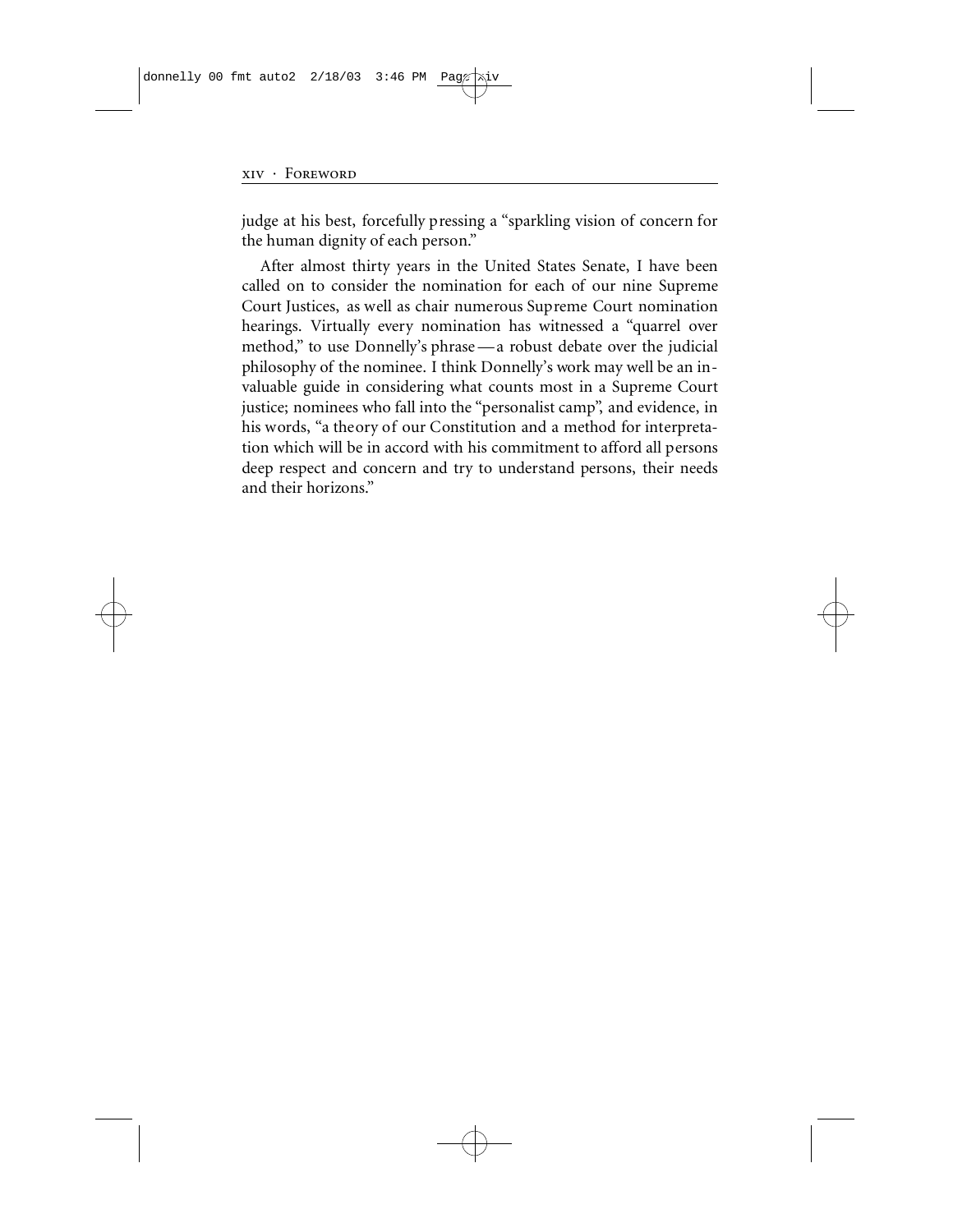## *Acknowledgments*

My profound thanks go first to Mary Ann Abend Donnelly, J.D. Harv. 1962, who as lawyer, teacher, scholar and lover of the law I imagined as the ideal reader. Also she has lived with this book as long as I have. Thank you Senator Joseph Biden for graciously writing the Foreword to this book. Then I thank Prof. Edward Walsh, who taught me how to write; Dr. Quentin Lauer, S.J., who introduced me to and shared with me his fascination with philosophy, Dr. Robert Johann, who introduced me to the thought of John Macmurray, and Dr. Gerald McCool, S.J., who taught me about Bernard Lonergan, S.J. Joining the personalism of John Macmurray and others with a critique of method inspired by Lonergan is the central insight of this book. I thank Prof. David Granfield, O.S.B., for yet more immediate inspiration. I thank also the Hon. Nathan Jacobs, Associate Justice of the New Jersey Supreme Court, who introduced me to judicial decision making and my colleagues particularly Dr. Richard Schwartz, Dr. William Wiecek and Dr. Michael Barkun whose conversation, scholarship and friendship contributed to the inspiration for this book. I thank Prof. George Christie for a very important (to me) note in his book (George C. Christie and Patrick H. Martin, Jurisprudence, Text and Reading on the Philosophy of Law, Second Edition, West (1995)). My secretaries, most especially Teia Johnson and Clair Doerle, and Margaret Smith, Lynn Oatman and Heather Fitzpatrick, were a great and indispensable help and I am profoundly grateful. The Loyola of Los Angeles Law Review published the article which led to this book and in adapted, rearranged and rewritten form became Chapter 3 of this book (S. Donnelly, Towards a Personalist Jurisprudence; Basic Insights and Concepts, 28 Loyola, Los Angeles L.Rev. 547 (1995)). The University Press of America published an earlier book (The Language and Uses of Rights: A Biopsy of American Jurisprudence in the Twentieth Century (1994)), which in partial, adapted and rewritten form became Chapter 6 of this book. I thank the Loyola of Los Angeles Law Review and the University Press of America. A number of research assistants have contributed to this book: Mr.